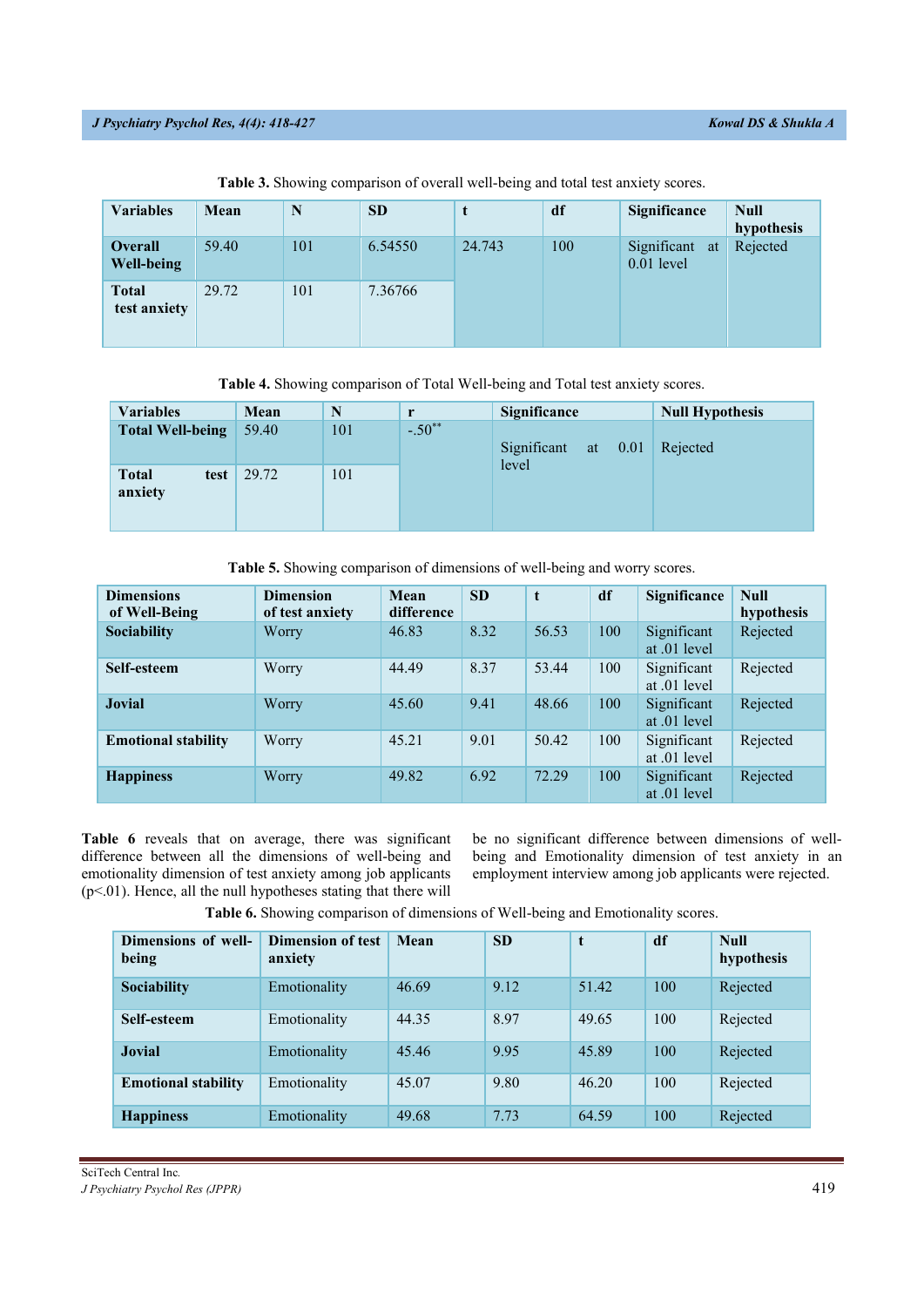**Table 7** reveals that for N=101, the correlation coefficients between sociability, self-esteem, jovial, emotional stability and happiness dimensions of well-being with worry dimension of test-anxiety yield negative correlation; the significance level of all the coefficients were small  $(p<0.05)$ except coefficient of self-esteem and happiness with worry which though negative, was not significant. Thus, all the null hypotheses stating that that there will be no relationship between sociability, self-esteem, jovial, and emotional stability dimensions of well-being with worry dimension of test-anxiety in an employment interview among job applicants were rejected. However, the relationship between self-esteem and happiness with worry were not found to be significant.

Table 7 also reveals that for N=101, the correlation coefficients between sociability, self-esteem, jovial, emotional stability and happiness dimensions of well-being with emotionality dimension of test-anxiety yield negative correlation; the significance level of all coefficients were large  $(p<0.01)$ . Therefore, it can be concluded that there is negative relationship between sociability, self-esteem, jovial, emotional stability and happiness dimensions of well-being and emotionality dimension of test anxiety. Thus, all the null hypotheses stating that there will be no relationship between sociability, self-esteem, jovial, emotional stability and happiness dimensions of well-being with emotionality dimension of test-anxiety in an employment interview among job applicants were rejected.

| Table 7. Showing correlations between dimensions of well-being and dimensions of test anxiety. |  |  |  |  |  |  |  |
|------------------------------------------------------------------------------------------------|--|--|--|--|--|--|--|
|------------------------------------------------------------------------------------------------|--|--|--|--|--|--|--|

| Dimensions                             | Sociability | Self-Esteem | Jovial   | Emotional<br>Stability | Happiness | Worry                    | <b>Hypothesis</b><br>$\overline{\mathbf{z}}$ | Emotionality   | <b>Hypothesis</b><br>$\overline{\mathbf{z}}$ |
|----------------------------------------|-------------|-------------|----------|------------------------|-----------|--------------------------|----------------------------------------------|----------------|----------------------------------------------|
| Sociabili<br>$\mathbf{C}$              |             | $0.47***$   | $0.50**$ | $0.57***$              | $0.43***$ | $-0.23*$                 | Rejected                                     | $-0.40**$      | Rejected                                     |
| Esteem<br>Self-                        |             |             | $0.72**$ | $0.70**$               | $0.35***$ | $-0.18$                  | Retained                                     | $-0.29**$      | Rejected                                     |
| Jovial                                 |             |             |          | $0.60**$               | $0.58***$ | $-0.23$ <sup>*</sup>     | Rejected                                     | $-0.32***$     | Rejected                                     |
| Emotion<br>Stability<br>$\overline{a}$ |             |             |          |                        | $0.45**$  | $-0.23*$                 | Rejected                                     | $-0.40**$      | Rejected                                     |
| Happiness                              |             |             |          |                        |           | $-0.13$                  | Retained                                     | $-0.32***$     | Rejected                                     |
| Wor<br>$\mathbf{r}$                    |             |             |          |                        |           | $\overline{\phantom{0}}$ |                                              | $0.06^{*}$     |                                              |
| <b>Emotional</b><br>ity                |             |             |          |                        |           |                          |                                              | $\overline{ }$ |                                              |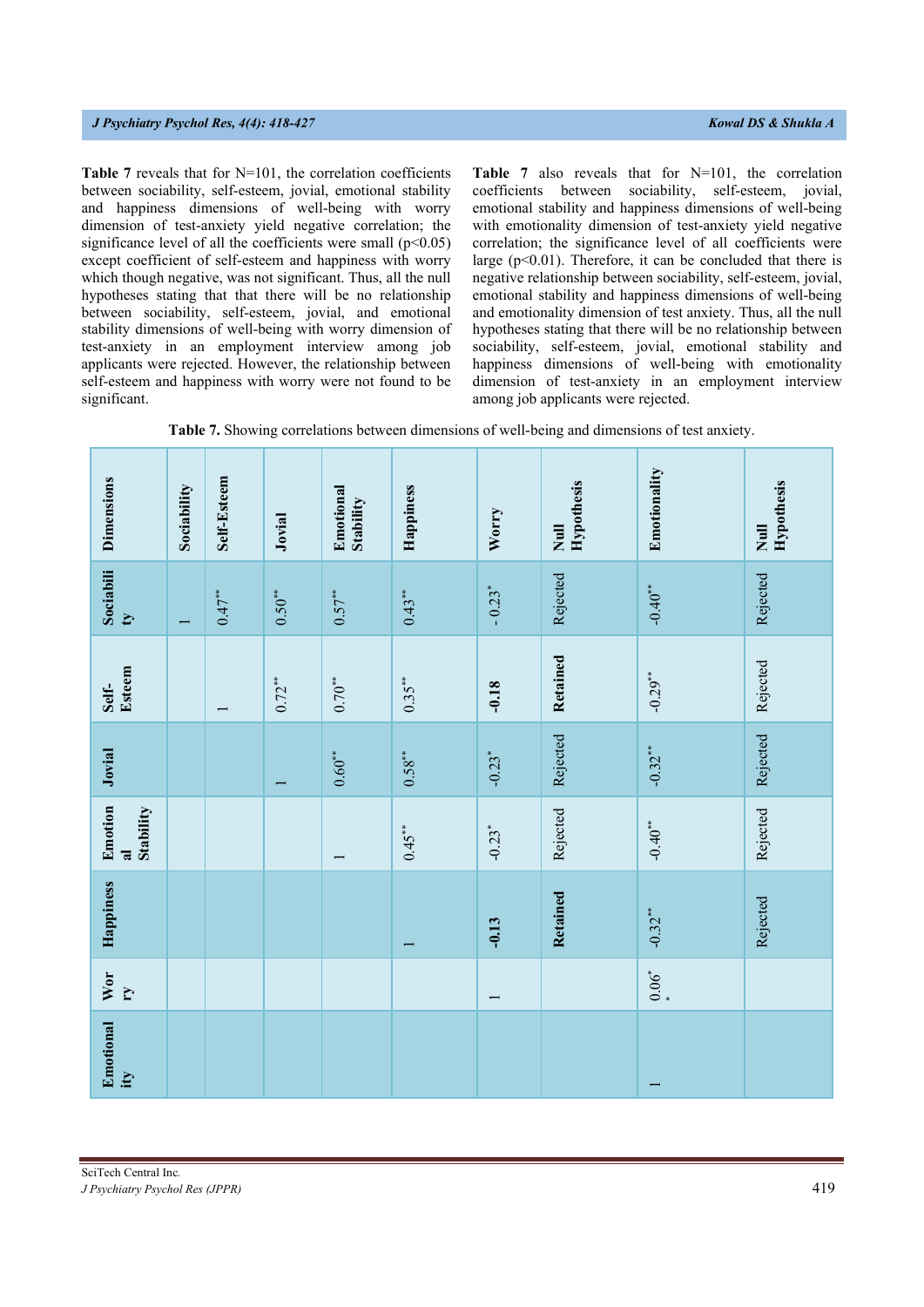# **REGRESSION TABLES**

**Table 8** reveals that 25% variation in the test anxiety (dependent variable) was explained by the overall well-being

| <b>Model</b>                                                                         | $\bf R$                     |            |      | <b>R</b> Square              |      | <b>Adjusted R Square</b> | Std. Error of the<br><b>Estimate</b> |  |  |  |
|--------------------------------------------------------------------------------------|-----------------------------|------------|------|------------------------------|------|--------------------------|--------------------------------------|--|--|--|
|                                                                                      | 0.5                         |            | 0.25 |                              | 0.24 |                          | 6.41                                 |  |  |  |
| a. Predictors: (Constant), Overall Well-Being                                        |                             |            |      |                              |      |                          |                                      |  |  |  |
| <b>ANOVA</b>                                                                         |                             |            |      |                              |      |                          |                                      |  |  |  |
| Model                                                                                | Sum of Squares              | df         |      | Mean Square                  |      | $\mathbf{F}$             | Sig.                                 |  |  |  |
| Regression                                                                           | 1357.49                     |            |      | 1357.49                      |      | 33.01                    | 0.00                                 |  |  |  |
| Residual                                                                             | 4070.75                     | 99         |      | 41.12                        |      |                          |                                      |  |  |  |
| Total                                                                                | 5428.23                     | 100        |      |                              |      |                          |                                      |  |  |  |
| a. Predictors: (Constant), Overall Well-Being<br>b. Dependent Variable: Test Anxiety |                             |            |      |                              |      |                          |                                      |  |  |  |
| Coefficients                                                                         |                             |            |      |                              |      |                          |                                      |  |  |  |
| Model                                                                                | Unstandardized Coefficients |            |      | Standardized<br>Coefficients |      | t                        | Sig.                                 |  |  |  |
|                                                                                      | $\overline{B}$              | Std. Error |      | <b>B</b> eta                 |      |                          |                                      |  |  |  |
| (Constant)                                                                           | 63.16                       | 5.86       |      |                              |      | 10.79                    | 0.00                                 |  |  |  |
| Overall<br>Well-<br>Being                                                            | $-0.56$                     | 0.09       |      | $-0.50$                      |      | $-5.74$                  | 0.00                                 |  |  |  |
| a. Dependent Variable: Test Anxiety                                                  |                             |            |      |                              |      |                          |                                      |  |  |  |

**Table 8.** Model Summary.

**Table 9** reveals that 8% variation in the worry dimension of test anxiety (dependent variable) was explained by the components of well-being (independent variable). The

F=1.67; p>0.05, indicates that independent variables jointly explained variations in the dependent variable was not significant.

(independent variable). The  $F=33.01$ ;  $p < 0.01$ , indicates that independent variables jointly explains variations in the

dependent variable significantly.

**Table 9.** Model Summary.

| Model                                                                                                                                                                             | $\mathbf R$                 |                 | <b>R</b> Square |                              |              | <b>Adjusted R Square</b> |         | Std. Error of the<br><b>Estimate</b> |      |
|-----------------------------------------------------------------------------------------------------------------------------------------------------------------------------------|-----------------------------|-----------------|-----------------|------------------------------|--------------|--------------------------|---------|--------------------------------------|------|
| 1                                                                                                                                                                                 | 0.28                        |                 |                 | 0.081                        |              |                          | 0.03    |                                      | 2.98 |
| a. Predictors: (Constant), Components of Well-Being (Emotional Stability, Jovial, Self-Esteem / Self-<br>Confidence, Sociability and Happiness)                                   |                             |                 |                 |                              |              |                          |         |                                      |      |
| <b>ANOVA</b>                                                                                                                                                                      |                             |                 |                 |                              |              |                          |         |                                      |      |
| Model                                                                                                                                                                             |                             | Sum.<br>Squares | $\sigma$<br>df  |                              |              | Mean Square              |         |                                      | Sig. |
| Regression                                                                                                                                                                        |                             | 74.33           | $\overline{5}$  |                              | 14.87        |                          | 1.67    |                                      | 0.15 |
| Residual                                                                                                                                                                          |                             | 845.96          |                 | 95                           | 8.90         |                          |         |                                      |      |
| Total                                                                                                                                                                             |                             | 920.30          |                 | 100                          |              |                          |         |                                      |      |
| a. Predictors: (Constant), , Components of Well-Being (Emotional Stability, Jovial, Self-Esteem / Self-<br>Confidence, Sociability and Happiness)<br>b. Dependent Variable: Worry |                             |                 |                 |                              |              |                          |         |                                      |      |
| Coefficients                                                                                                                                                                      |                             |                 |                 |                              |              |                          |         |                                      |      |
| Model                                                                                                                                                                             | Unstandardized Coefficients |                 |                 | Standardized<br>Coefficients |              | $\mathbf{t}$             |         | Sig.                                 |      |
|                                                                                                                                                                                   | $\overline{B}$              |                 | Std. Error      |                              | <b>B</b> eta |                          |         |                                      |      |
| (Constant)                                                                                                                                                                        | 17.84                       |                 | 3.62            |                              |              |                          | 4.92    |                                      | 0.00 |
| Sociability                                                                                                                                                                       | $-0.05$                     |                 | 0.05            |                              | $-0.12$      |                          | $-0.99$ |                                      | 0.32 |
| Self-Esteem                                                                                                                                                                       | 0.04                        |                 | 0.07            |                              | 0.10         |                          | 0.60    |                                      | 0.55 |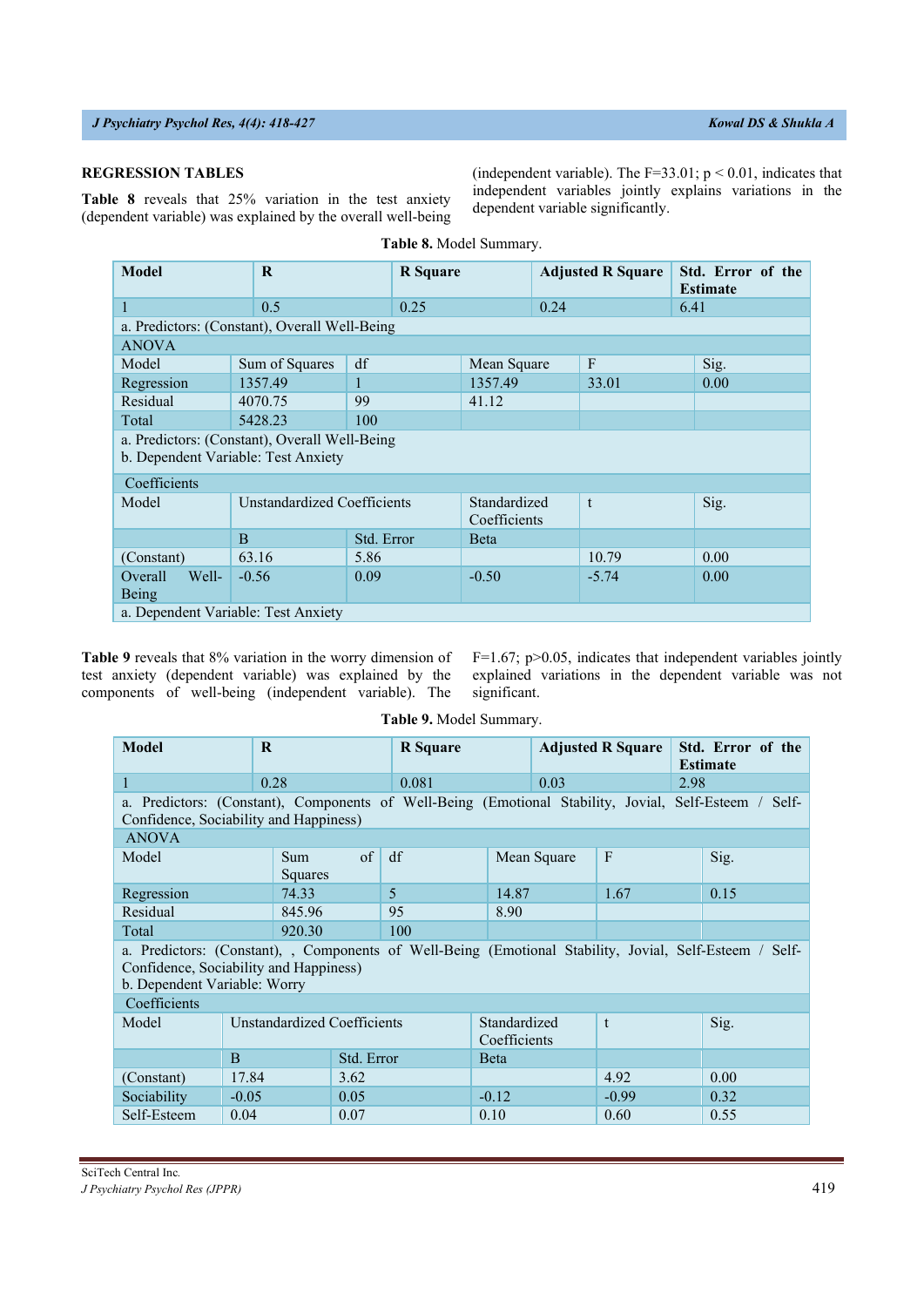| Jovial                    | $-0.070$ | 0.06 | $-0.19$ | $-1.17$ | 0.25 |  |  |  |
|---------------------------|----------|------|---------|---------|------|--|--|--|
| Emotional<br>Stability    | $-0.05$  | 0.06 | $-0.13$ | $-0.90$ | 0.37 |  |  |  |
| <b>Happiness</b>          | 0.03     | 0.07 | 0.06    | 0.46    | 0.65 |  |  |  |
| Dependent Variable: Worry |          |      |         |         |      |  |  |  |

**Table 10** reveals that 22.2% variation in the emotionality dimension of test anxiety (dependent variable) was explained by the components of well-being (independent variable). The F=5.43; p<0.01, indicates that independent variables jointly explains variations in the dependent variable significantly.

| <b>Model</b>                                                                                                                                                                         | R                                   |                             | <b>R</b> Square |         | <b>Adjusted R Square</b>     |             | Std. Error of the<br><b>Estimate</b> |       |       |  |  |
|--------------------------------------------------------------------------------------------------------------------------------------------------------------------------------------|-------------------------------------|-----------------------------|-----------------|---------|------------------------------|-------------|--------------------------------------|-------|-------|--|--|
| 1                                                                                                                                                                                    |                                     | .47                         |                 | .22     |                              |             | .18                                  |       | 3.20  |  |  |
| a. Predictors: (Constant), Components of Well-Being (Emotional Stability, Jovial, self-esteem/self, confidence,<br>sociability and Happiness)                                        |                                     |                             |                 |         |                              |             |                                      |       |       |  |  |
| <b>ANOVA</b>                                                                                                                                                                         |                                     |                             |                 |         |                              |             |                                      |       |       |  |  |
| Model                                                                                                                                                                                |                                     | Sum<br>Squares              | of              | df      |                              | Mean Square | $\boldsymbol{\mathrm{F}}$            |       | Sig.  |  |  |
| Regression                                                                                                                                                                           |                                     | 279.51                      |                 | 5       | 55.90                        |             | 5.43                                 |       | 0.00  |  |  |
| Residual                                                                                                                                                                             |                                     | 977.49                      |                 | 95      | 10.29                        |             |                                      |       |       |  |  |
| Total                                                                                                                                                                                |                                     | 1257.01                     |                 | 100     |                              |             |                                      |       |       |  |  |
| a. Predictors: (Constant), Components of Well-Being (Emotional Stability, Jovial, self-esteem/self, confidence,<br>sociability and Happiness)<br>b. Dependent Variable: Emotionality |                                     |                             |                 |         |                              |             |                                      |       |       |  |  |
| Coefficients                                                                                                                                                                         |                                     |                             |                 |         |                              |             |                                      |       |       |  |  |
| Model                                                                                                                                                                                |                                     | Unstandardized Coefficients |                 |         | Standardized<br>Coefficients |             | t                                    |       | Sig.  |  |  |
|                                                                                                                                                                                      | $\overline{B}$                      |                             | Std. Error      |         | <b>B</b> eta                 |             |                                      |       |       |  |  |
| (Constant)                                                                                                                                                                           | 28.463                              |                             | 3.90            |         |                              |             | 7.30                                 |       | 0.000 |  |  |
| Sociability                                                                                                                                                                          | $-0.11$                             |                             | 0.06            |         | $-0.23$                      |             | $-1.9$                               |       | 0.049 |  |  |
| Self-Esteem                                                                                                                                                                          | 0.02                                |                             | 0.08            | 0.04    |                              | 0.29        |                                      |       | 0.773 |  |  |
| Jovial                                                                                                                                                                               | $-0.01$<br>0.07                     |                             |                 | $-0.02$ |                              | $-0.19$     |                                      | 0.853 |       |  |  |
| Emotional<br>Stability                                                                                                                                                               | $-0.10$<br>0.06                     |                             |                 | $-0.23$ |                              | $-1.70$     |                                      | 0.093 |       |  |  |
| Happiness                                                                                                                                                                            | $-0.07$                             |                             | 0.07            |         | $-0.11$                      |             | $-0.95$                              |       | 0.344 |  |  |
|                                                                                                                                                                                      | a. Dependent Variable: Emotionality |                             |                 |         |                              |             |                                      |       |       |  |  |

**Table 10.** Model Summary.

# **DISCUSSION**

Not many researches are available pertaining to the relationship between test anxiety and well-being in an employment interview among the job applicants. High levels of test anxiety may result in low job interview score, in spite of the fact that the subject may demonstrate superior on-thejob performance, if hired. If the employee has low level of well-being, the performance may further deteriorate.

The results of the study reveal that there was a significant negative correlation between well-being and test anxiety scores  $(r=0.50, p<0.01)$ . This implies an inverse relationship between well-being and test anxiety, indicating that low well-being will result in high test anxiety and vice versa. The differences in scores of all dimensions of wellbeing (sociability, self-esteem, jovial, emotional stability and happiness) with both the dimensions of test anxiety (worry and emotionality) were also found to be significant. This in turn indicates that among job applicants, scores on all the dimensions of well-being differed significantly with the scores on both the dimensions of test-anxiety. The research further investigated correlations between dimensions of well-being and dimensions of test Anxiety. The correlation coefficients between sociability, self-esteem, jovial, emotional stability and happiness dimensions of well-being with Worry dimension of test-anxiety (-0.23, -0.18, -0.23, -0.23  $\&$  -0.13) were significantly negative (p<0.05) except coefficient of self-esteem and worry which though negative, was not significant. The correlation coefficients between sociability, self-esteem, jovial, emotional stability and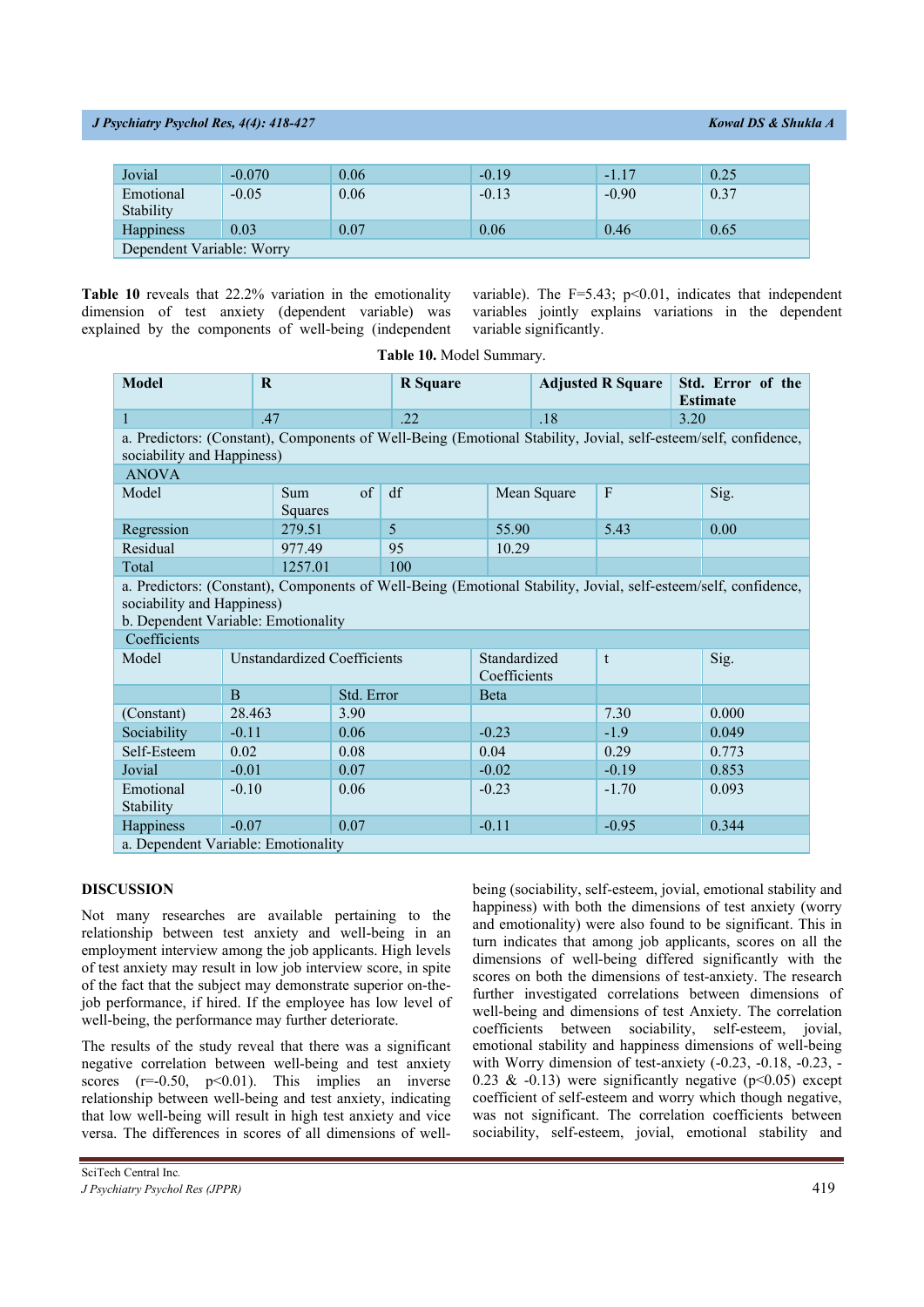happiness dimensions of well-being with emotionality dimension of test-anxiety (-0.40, -0.29, -0.32, -0.40 & -0.32) were all significantly negative  $(p<0.01)$ . It could be concluded that there is negative relationship between sociability, self-esteem, jovial, emotional stability and happiness dimensions of well-being and emotionality dimension of test anxiety. Regression analysis explained that 25% variation in the test anxiety was explained by the overall well-being significantly ( $F=33.01$ ;  $p<0.01$ ). It also revealed that 22.2% variation in the emotionality dimension of test anxiety was explained by the components of wellbeing significantly ( $F=5.43$ ;  $p<0.01$ ), while 8% variation in the worry dimension of test anxiety was explained by the components of well-being was not significant (F=1.67; p>0.05).

The findings were in line with other research [5] that interview settings are a key source of test anxiety. According to scientists [20] testing situations are both challenging and rewarding and hence can directly alter one's state of balance. Interview situations can hence be related to lowered wellbeing and high-test anxiety, thus, validating the inverse relationship between the two supported by the present study. The research by Peleg [21] supports the negative relationship between self-esteem and dimensions of test anxiety. Hence there is negative relationship between wellbeing and test anxiety in interview settings among job applicants. This negative relationship is also extended to the dimensions of well-being and dimensions of test anxiety along with significant difference in these scores. Similar studies can be conducted for assessing gender differences in well-being and test-anxiety and with other methods of selection and recruitment.

## **REFERENCES**

- 1. Spielberger CD, Gonzalez HP, Taylor CJ, Algaze B, Anton WD (1978) Examination stress and test anxiety. Stress Aanxiety 5: 167-191.
- 2. Friedman PH (1992) Friedman well-being scale and professional manual. Foundation for Well-Being. Plymouth Meeting. Palo Alto, CA: PA. Mind Garden.
- 3. Yuen J (1998) Creative ways for managing workplace tension. Commun World 15: 8-20.
- 4. Rynes SL, Bertz R, Gerhart B (1991) The importance of recruitment in job choice: A different way of looking. Pers Psychol 44: 487-521.
- 5. Posthuma RA, Morgeson FP, Campion MA (2002) Beyond employment interview validity: A comprehensive narrative review of recent research and trends over time. Pers Psychol 55: 1-81.
- 6. Heimberg RG, Keller KE, Baker TP (1986) Cognitive assessment of social evaluative anxiety in

the job interview: Job interview self-statement schedule. J Couns Psychol 33: 190-195.

- 7. Ayres J, Keereetaweep PC, Chen P, Edwards PA (1998) Communication apprehension and employment interviews. Commun Educ 47: 1-17.
- 8. Jones DB, Pinkney JW (1989) An exploratory assessment of the sources of job-interview anxiety in college students. J Coll Stud Dev 30: 553-560.
- 9. Sarason IG (1984) Stress, anxiety, and cognitive interference: Reactions to test. J Pers Soc Psychol 46: 929-938.
- 10. Spielberger CD (1972) Conceptual and methodological issues in anxiety research. Anxiety: Current Trends in Theory and Research. New York: Academic Press, pp: 481- 492.
- 11. Yesilel DBA (2012) Test Anxiety in ELT Classes. Front Lang Teach 3: 24-31.
- 12. Liebert RM, Morris LW (1967) Cognitive and emotional components of test anxiety: A distinction and some initial data. Psychol Rep 20: 975-978.
- 13. Zeidner M (1998) Test anxiety: The state of the art. New York: Plenum Press.
- 14. Musch J, Broder A (1999) Test anxiety versus academic skills: A comparison of two alternative models for predicting performance in a statistics exam. Br J Educ Psychol 69: 105-116.
- 15. Asghari A, Kadir R, Elias H, Baba M (2012) Test anxiety and its related concepts: A brief review. Educ Sci Psychol 2: 3-8.
- 16. Masood A, Kowal DS (2016) Test anxiety: Exploring performance, results and test familiarity in group situational tasks used for personality assessment in selection. Int J Scienti Eng Res 7: 1102-1108.
- 17. Kowal DS, Masood A, Jha V (2017) Test anxiety and performance over battery of projective test used for personality assessment in selection. Indian J Health Well-being 8: 633-641.
- 18. Deci EL, Ryan RM (2008) Facilitating optimal motivation and psychological well-being across life's domains. Pers Soc Psychol Bull 27: 930-942.
- 19. Ryff CD (1989) Happiness is everything, or is it? Explorations on the meaning of psychological well-Being. J Pers Soc Psychol 57: 1069-1081.
- 20. Dodge R, Daly A, Huyton J, Sanders LD (2012) The challenge of defining well-being. Int J Wellbeing 2: 222-235.